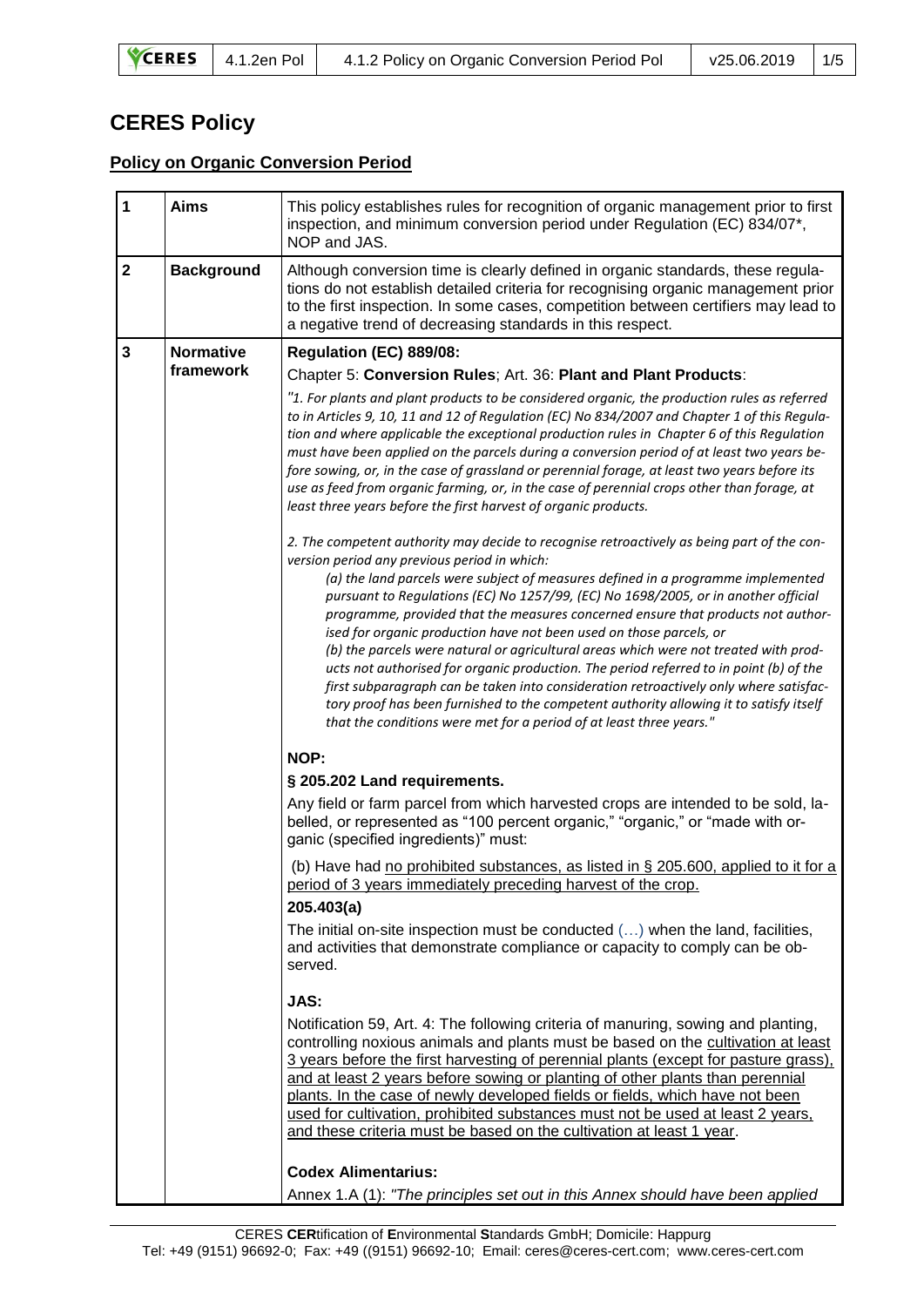| CERES 4.1.2en Pol<br>$v25.06.2019$   2/5<br>4.1.2 Policy on Organic Conversion Period Pol |  |
|-------------------------------------------------------------------------------------------|--|
|-------------------------------------------------------------------------------------------|--|

|                         |                                                    | on the parcels, farm or farm units during a conversion period of at least two<br>years before sowing, or in the case of perennial crops other than grassland, at<br>least three (3) years before the first harvest of products as referred to in para-<br>graph 1.1(a) of these guidelines. The competent authority, or where delegated,<br>the official or officially recognized certification body or authority may decide in<br>certain cases (such as idle use for two years or more) to extend or reduce that<br>period in the light of previous parcel use but the period must equal or exceed 12<br>months."                           |  |  |  |  |
|-------------------------|----------------------------------------------------|-----------------------------------------------------------------------------------------------------------------------------------------------------------------------------------------------------------------------------------------------------------------------------------------------------------------------------------------------------------------------------------------------------------------------------------------------------------------------------------------------------------------------------------------------------------------------------------------------------------------------------------------------|--|--|--|--|
| $\overline{\mathbf{4}}$ | <b>Terms</b>                                       | <b>Conversion period:</b> The period during which organic farming is practiced<br>$\bullet$<br>on a parcel but there is no recognition yet of its crops as organic. For certifi-<br>cation purposes it is generally seen as the period of time from the last ap-<br>plication of prohibited substances until the first seeding/harvesting of crops<br>that can be certified (it lasts either 24 and 36 months, depending on the<br>crop and the rule). Synonym: Transition.                                                                                                                                                                   |  |  |  |  |
|                         |                                                    | T1, T2, T3: First, second, third year of transition (conversion)<br>$\bullet$                                                                                                                                                                                                                                                                                                                                                                                                                                                                                                                                                                 |  |  |  |  |
|                         |                                                    | Retroactive recognition of previous land management: this is a term<br>$\bullet$<br>used only in the context of Reg. (EC) 834/07 (compliant or equivalent), for<br>recognising a period before signing the certification contract as being part<br>of the conversion period. It does not refer to operators that had been certi-<br>fied by another EC accredited certification body (CB) before. Recognising<br>such certificates is not "retroactive recognition", it is our obligation (WI<br>$4.2.13$ ).                                                                                                                                  |  |  |  |  |
| $\overline{\mathbf{5}}$ | <b>Policy</b>                                      |                                                                                                                                                                                                                                                                                                                                                                                                                                                                                                                                                                                                                                               |  |  |  |  |
| 5.1                     | <b>Conversion</b><br>period<br>under<br><b>NOP</b> | Even though NOP does not mention the term "conversion" or "transition", the<br>above-mentioned §205.202 rules that no prohibited substances (referring espe-<br>cially to chemical fertilisers, pesticides, and sewage sludge) must have been<br>applied on the respective plots during at least three years before harvest of or-<br>ganic products. Evidence that is accepted for acknowledging compliance with<br>§205.202(b):                                                                                                                                                                                                             |  |  |  |  |
|                         |                                                    | Internal farm records showing non-use of "prohibited substances"<br>(chemical fertilisers, insecticides, fungicides, herbicides, treated seeds)                                                                                                                                                                                                                                                                                                                                                                                                                                                                                               |  |  |  |  |
|                         |                                                    | A detailed plot wise field history including crops, their respective man-<br>$\bullet$<br>agement, and the inputs used (including non-treated seeds!), for at<br>least three years, completed and signed by the person who has been in<br>charge of farm management during the three years; form 4.3.1.8 can be<br>used for this purpose                                                                                                                                                                                                                                                                                                      |  |  |  |  |
|                         |                                                    | A written confirmation from a credible third party that has been in close<br>$\bullet$<br>contact with the farm for three years                                                                                                                                                                                                                                                                                                                                                                                                                                                                                                               |  |  |  |  |
|                         |                                                    | Evidence of the land having been abandoned, set aside or virgin.                                                                                                                                                                                                                                                                                                                                                                                                                                                                                                                                                                              |  |  |  |  |
|                         |                                                    | Just as for any other certification decision, the acceptance of such evidence is<br>not "blind". If management of the respective crops without prohibited sub-<br>stances during the previous three years is not really plausible, then CERES will<br>deny NOP certification and require the operator to undergo the three years con-<br>version period. This is the case e.g. for crops, on which basically everybody in<br>the respective region, who is not certified organic, applies agrochemicals (e.g.<br>most vegetables, commercial fruit or herb production, etc.).                                                                 |  |  |  |  |
| 5.1.1                   | <b>First inspec-</b><br>tion under<br><b>NOP</b>   | Because of the requirements defined under 205.403(a) (see Section 3 above),<br>normally the first inspection to a farm must take place prior to harvest of the<br>crops to be certified, so that compliance with the standard can be verified. If<br>there are several different crops, which cannot be seen in the field at the same<br>time, this may involve separate inspections for each crop. Exceptions to this<br>general rule of "first inspection must take place prior to harvest" can only be<br>granted if all the following conditions are met:<br>The crop is perennial and can still be seen on the field after harvest<br>a. |  |  |  |  |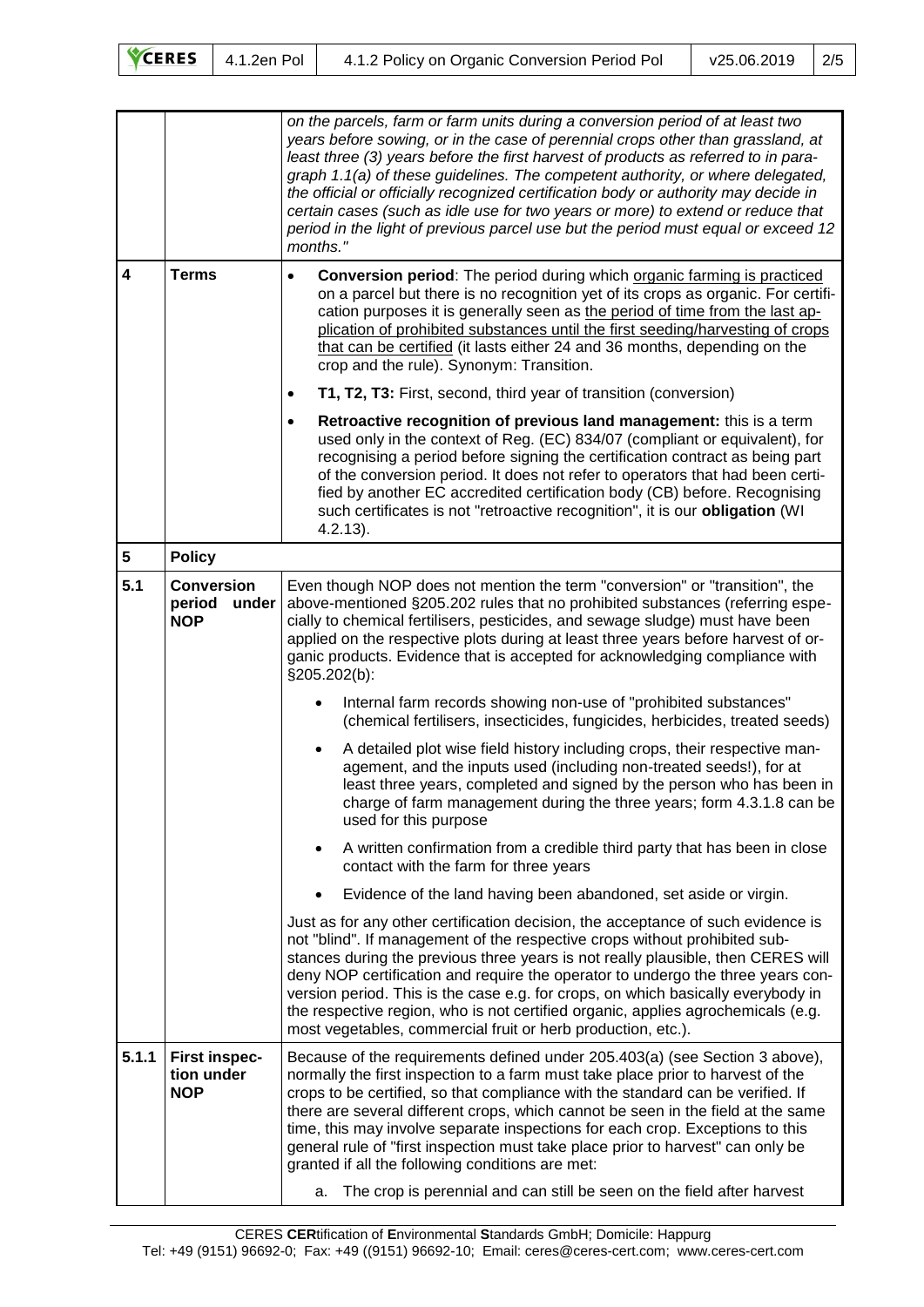| CERES 4.1.2en Pol<br>$\sqrt{25.06.2019}$   3/5<br>4.1.2 Policy on Organic Conversion Period Pol |
|-------------------------------------------------------------------------------------------------|
|-------------------------------------------------------------------------------------------------|

|     |                                                                                                                                                              | b. There are no doubts concerning non-use of agrochemicals                                                                                                                                                                                                                                                                                                                                                                                   |
|-----|--------------------------------------------------------------------------------------------------------------------------------------------------------------|----------------------------------------------------------------------------------------------------------------------------------------------------------------------------------------------------------------------------------------------------------------------------------------------------------------------------------------------------------------------------------------------------------------------------------------------|
|     |                                                                                                                                                              | Sampling for pesticide residue testing can still be done in a meaningful<br>C.                                                                                                                                                                                                                                                                                                                                                               |
|     |                                                                                                                                                              | way, if applicable (refer to WI 4.10.1 and 4.10.2, especially concerning<br>half-lives of certain pesticides)                                                                                                                                                                                                                                                                                                                                |
|     |                                                                                                                                                              | The inspection takes place not more than two months after harvest<br>d.                                                                                                                                                                                                                                                                                                                                                                      |
|     |                                                                                                                                                              | The harvested product can be seen in stock, the harvested quantity is<br>е.<br>in line with what can be expected under the given conditions, and there<br>are no doubts concerning traceability of the harvested product back to<br>the organic field.                                                                                                                                                                                       |
| 5.2 | <b>Specifics of</b>                                                                                                                                          | JAS has two main differences with the EU Regulation regarding conversion:                                                                                                                                                                                                                                                                                                                                                                    |
|     | <b>JAS</b>                                                                                                                                                   | Land that has been abandoned or set aside or virgin, must be under or-<br>$\bullet$<br>ganic cultivation during one year before it can be certified organic                                                                                                                                                                                                                                                                                  |
|     |                                                                                                                                                              | The certifier comes in only in the second year of conversion. For the first<br>$\bullet$<br>year, the rules as described for NOP in Section 5.1 apply.                                                                                                                                                                                                                                                                                       |
| 5.3 | Start of con-<br>version pe-<br>riod under the                                                                                                               | Normally (without retroactive recognition of conversion period – see 5.4), con-<br>version period under the EU Regulation starts with signing a certification con-<br>tract with an accredited certifier.                                                                                                                                                                                                                                    |
|     | <b>EU Regula-</b><br>tion                                                                                                                                    | In case of farmer groups with internal control systems, the first internal inspec-<br>tion visit is considered as the starting point of the conversion period for the indi-<br>vidual farmer - if the internal inspectors are competent enough to assess the<br>situation correctly.                                                                                                                                                         |
| 5.4 | <b>Conform and</b>                                                                                                                                           | For "conform" products (i.e. in EU member countries), there are two op-<br>a.<br>tions:                                                                                                                                                                                                                                                                                                                                                      |
|     | equivalent im-<br>plementation<br>of the EU<br><b>Regulation</b>                                                                                             | If the farmer has participated in a government program, which as-<br>$\circ$<br>sures non-use of chemicals, the respective time of documented<br>participation in such a program can be considered as part of the<br>conversion period.                                                                                                                                                                                                      |
|     |                                                                                                                                                              | If other proof exists (see 5.4 below), this can be considered only if<br>$\circ$<br>they prove non-use of agrochemicals during at least 3 years<br>(e.g. long-term fallow-land, or general non-use of chemicals on the<br>respective crop in the whole region).                                                                                                                                                                              |
|     |                                                                                                                                                              | For "equivalent" products in third countries, CERES assesses plausibility<br>b.<br>and credibility of the evidence presented by the operator and can grant ret-<br>roactive recognition for the respective period. If e.g. there is sufficient evi-<br>dence for non-use of agrochemicals for one year, while the evidence for the<br>time prior to this year is not sufficient, then the conversion period can be re-<br>duced by one year. |
|     |                                                                                                                                                              | In "equivalent" products in third countries listed in Annex III of Reg. EC<br>c.<br>1235/08 (e.g. Tunisia, Chile), CERES follows the instructions of the respec-<br>tive competent authorities.                                                                                                                                                                                                                                              |
| 5.5 | <b>Required evi-</b><br>dence for ret-<br>roactive reco-<br>gnition of<br>non-use of<br>prohibited<br>substances<br>under EU<br><b>Regulation</b><br>and JAS | The inspector and the evaluation officer will verify credibility, plausibility and rel-<br>evance of proof presented by the farm or farmer group regarding non-use of<br>chemicals in the past, Inspectors must be adequately trained for this purpose.<br>The following evidence can be considered:                                                                                                                                         |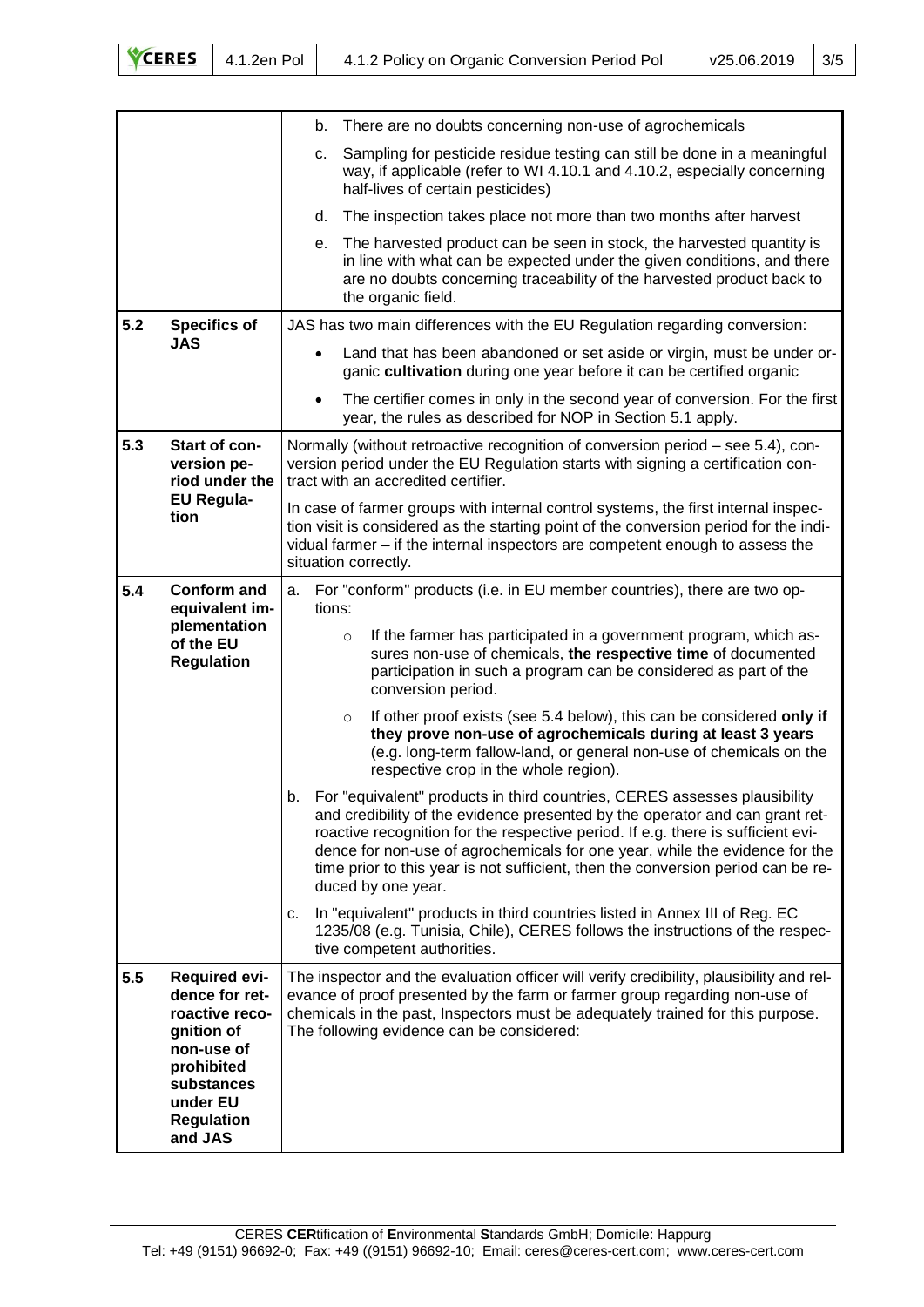| CERES 4.1.2en Pol<br>4.1.2 Policy on Organic Conversion Period Pol<br>v25.06.2019 | 4/5 |
|-----------------------------------------------------------------------------------|-----|
|-----------------------------------------------------------------------------------|-----|

|   | <b>Evidence</b>                                                                    | <b>Details</b>                                                                                                                                                                                                                                                                         |                |                                                                                                                                                                                                                                   |  |
|---|------------------------------------------------------------------------------------|----------------------------------------------------------------------------------------------------------------------------------------------------------------------------------------------------------------------------------------------------------------------------------------|----------------|-----------------------------------------------------------------------------------------------------------------------------------------------------------------------------------------------------------------------------------|--|
| a | Participation in an or-<br>ganic farming pro-<br>gram                              | Can be a very valid evidence, if the program is run by a competent<br>and trustworthy organisation.                                                                                                                                                                                    |                |                                                                                                                                                                                                                                   |  |
| b | Certification to a dif-<br>ferent organic stand-<br>ard                            | This can be a valid evidence, if the standard and the certifier are<br>trustworthy. This refers e.g. to national organic standards in different<br>countries, or to private standards. CERES makes a case-to-case as-<br>sessment on the reliability of the previous certification.    |                |                                                                                                                                                                                                                                   |  |
|   |                                                                                    | When it comes to land that has been certified only to the NOP before<br>(see 5.1 above), normally the effective date of NOP certification will<br>be seen as the starting point of conversion for the EC certification,<br>except:                                                     |                |                                                                                                                                                                                                                                   |  |
|   |                                                                                    | We deal with a crop with "general non-use of chemicals"<br>(see Section (c) below)<br>The previous NOP certifier provides trustworthy evidence of<br>verification of the previous field history.                                                                                       |                |                                                                                                                                                                                                                                   |  |
| C | <b>Fallow land</b>                                                                 |                                                                                                                                                                                                                                                                                        |                | The inspector will assess the age of the fallow vegetation                                                                                                                                                                        |  |
| d | Abandoned fruit or-<br>chards                                                      | If interrow vegetation and status of the orchard shows that the or-<br>chard has been abandoned for at least three years, this can be con-<br>sidered the same way as if it was "fallow" land.                                                                                         |                |                                                                                                                                                                                                                                   |  |
| е | General non-use of<br>chemicals on the re-<br>spective crop in the<br>whole region | Detailed and profound knowledge of local farming practices is nec-<br>essary for assessing this. There are less and less regions in the<br>world, to which agrochemicals have not yet been introduced.<br>CERES will normally grant retroactive recognition in the following<br>cases: |                |                                                                                                                                                                                                                                   |  |
|   |                                                                                    | Crop                                                                                                                                                                                                                                                                                   | <b>Country</b> | <b>Specification</b>                                                                                                                                                                                                              |  |
|   |                                                                                    | Coffee                                                                                                                                                                                                                                                                                 | Ethiopia       | Smallholders below 10 ha only;<br>pay attention to intercrops, as<br>e.g. khat                                                                                                                                                    |  |
|   |                                                                                    | Coffee                                                                                                                                                                                                                                                                                 | Uganda         | Paidha and some other regions<br>only                                                                                                                                                                                             |  |
|   |                                                                                    | Coconuts                                                                                                                                                                                                                                                                               | Philippines    | Only when not intercropped with<br>vegetables, maize or similar                                                                                                                                                                   |  |
|   |                                                                                    | Old fruit or-<br>chards                                                                                                                                                                                                                                                                | Europe         | This refers mainly to apple, pear<br>and quince orchards with large<br>trees older than 10 years, old va-<br>rieties, where agricultural man-<br>agement is limited to mowing the<br>grass in interrows (German:<br>"Streuobsť"). |  |
|   |                                                                                    |                                                                                                                                                                                                                                                                                        |                |                                                                                                                                                                                                                                   |  |
|   |                                                                                    |                                                                                                                                                                                                                                                                                        |                | Other species, such as plums or<br>cherries, are normally not eligible<br>for such retroactive recognition                                                                                                                        |  |